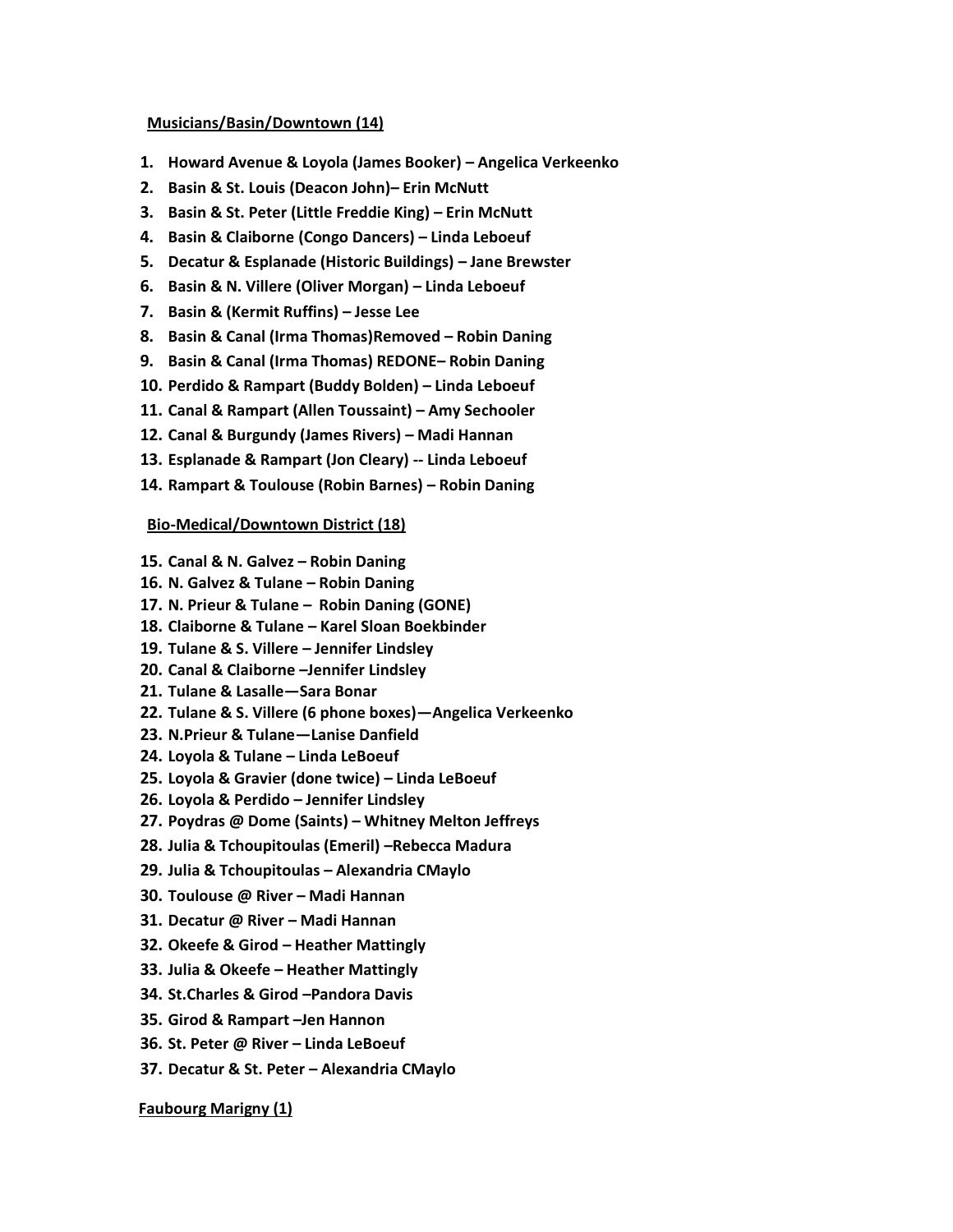**38. Elysian Fields & Royal – Linda Leboeuf**

#### **St. Roch (2)**

- **39. St. Roch & St. Claude – Linda Leboeuf**
- **40. St. Claude & Elysian Fields – Linda Leboeuf**

#### **Mid-City (41)**

- **41. Orleans & Jeff Davis –Lindsey Postaski**
- **42. Banks & Jeff Davis –Linda LeBoeuf**
- **43. Jeff Davis & Lafitte – Jessica Normington**
- **44. Jeff Davis & Bienville – Jane Brewster**
- **45. Jeff Davis & Canal – April Curran**
- **46. Jeff Davis & Banks – Angelica Verkeenko**
- **47. Jeff Davis & Tulane – Juan Calle**
- **48. Earhart & Washington – Max Cron**
- **49. Earhart & Jeff Davis – Scott Thomson**
- **50. Earhart & Pine – Cameron Eustis**
- **51. Earhart & Broadway – Angelica Verkeenko**
- **52. Earhart & Carrollton – Robin Daning**
- **53. Broad & Orleans - Kelly Mueller**
- **54. Broad & Esplanade – Angelica Verkeenko**
- **55. Broad & Ursulines – Angelica Verkeenko**
- **56. Broad & Bayou Rd.- Angelica Verkeenko**
- **57. Broad & Bienville – Jessica Normington**
- **58. Broad & Canal – Phil Vanderkyn**
- **59. Broad & Canal updated 2022 Phil Vanderkyn**
- **60. Broad & Banks–Sean Clark**
- **61. Broad & Tulane – Jessica Normington**
- **62. Carrollton & Orleans – Angelica Verkeenko**
- **63. Carrollton & Bienville – Scott Thomson**
- **64. Carrollton & Banks – Karel Sloan Boekbinder**
- **65. Carrollton & Ulloa – Jennifer Lindsley**
- **66. Carrollton & Palmetto – William Mullaney**
- **67. Carrollton & Palm – Angelica Verkeenko**
- **68. Carrollton & Canal – Angelica Verkeenko (GONE)**
- **69. Carrollton & Canal – Heather Mattingly**
- **70. Carrollton & Canal – Heather Mattingly (done again after wreck)**
- **71. City Park & Carrollton – Jennifer Lindsley**
- **72. Carrollton & Claiborne – Jane Brewster**
- **73. Carrollton & Tulane GONE – Heather Mattingly**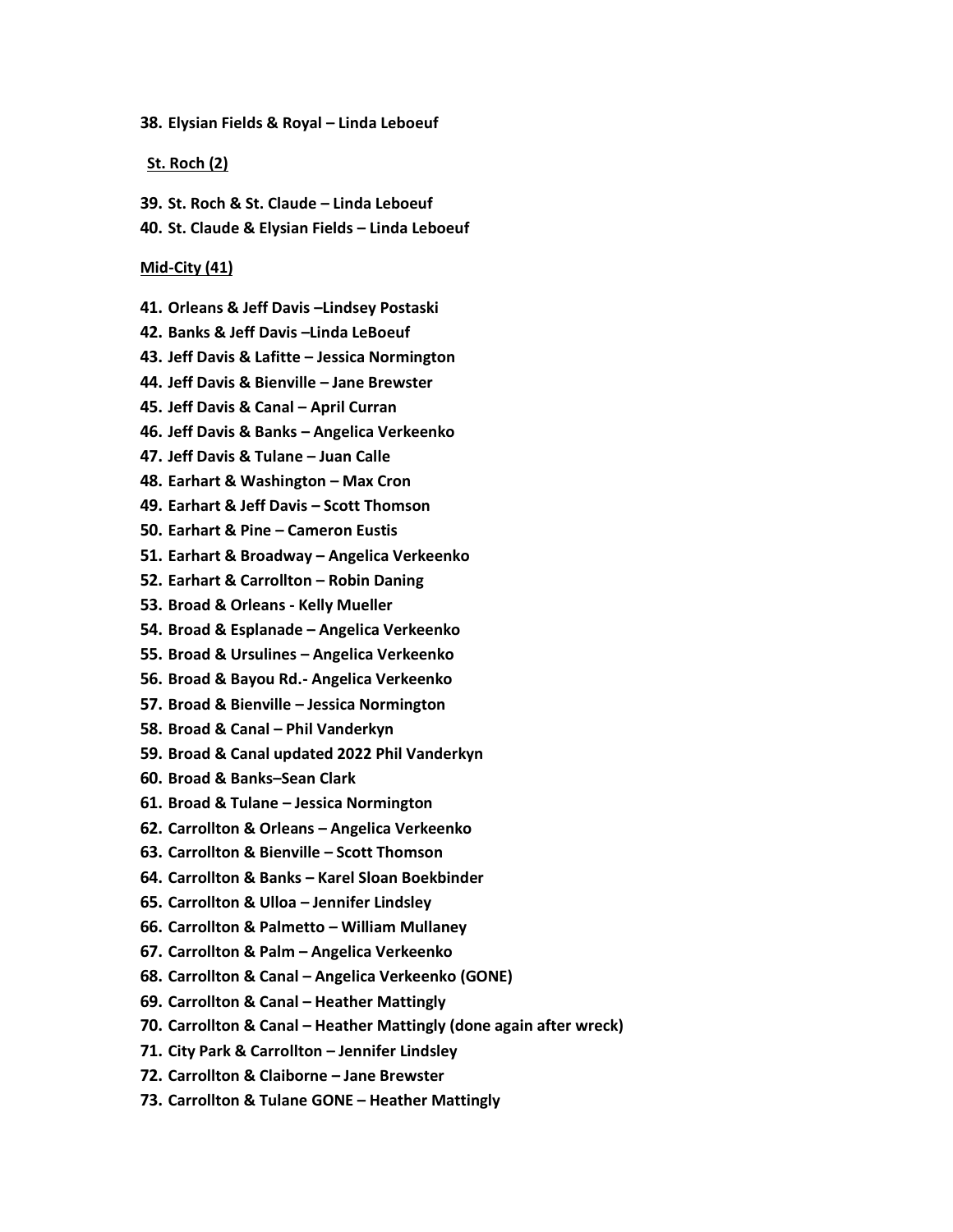- **74. Orleans & N. Miro – Linda LeBoeuf**
- **75. Orleans & Galvez – Linda LeBoeuf**
- **76. Dumaine & N. Miro – Linda LeBoeuf**
- **77. Ulloa & Tulane – Jessica Normington**
- **78. Orleans & I-10 exit – Whitney Melton Jeffreys**
- **79. Esplanade & Moss – Whitney Melton Jeffreys**
- **80. Bienville & Galvez – Karel Sloan Boekbinder**
- **81. Esplanade & Decatur – Linda LeBoeuf**
- **82. Esplanade & Rampart – Linda LeBoeuf**

**Ninth Ward (1)**

**83. Poland & Claiborne – Trish Maheu**

**Seventh Ward (1)**

**84. St. Bernard & Galvez (Indian Chief) – Linda Leboeuf**

#### **Lakefront (23)**

- 85. **Harrison & Canal Blvd - Evelyn Menge**
- 86. **6-10 Junction & Canal Blvd. – Mary DiPasquale**
- **87. Harrison & West End - Jamar Duvol Pierre**
- **88. Harrison & Pontchartrain – Pax Bobrow**
- **89. Canal Blvd & Robert E. Lee —Phil Vanderkyn**
- **90. Canal Blvd. & Filmore— Kayla Pereira Risko**
- **91. Canal Blvd. & Navarre—Lynne Jensen**
- **92. Canal & Navarre (2) –Heather Mattingly**
- **93. Harrison & Marconi—Karel Sloan Bookbinder**
- **94. Regent St. & Robert E. Lee – Jeremy Paten**
- **95. Pontchartrain & Hammond Hwy. – Mika Lauren Revell**
- **96. Pontchartrain & Robert E. Lee – Joseph Pearson**
- **97. Polk & West End – Maggie Mae**
- **98. Pontchartrain & Veterans (GONE)– Megan Nolan**
- **99. Fleur de Lis & Veterans (GONE)—Sharon Gautier**
- **100. City Park Avenue & Marconi Sharon Gautier**
- **101. City Park Avenue & Canal – Joseph Pearson**
- **102. City Park Avenue & Bienville – Angelica Verkeenko**
	- **103. City Park Avenue & Esplanade – Joseph Pearson (GONE)**
	- **104. City Park Avenue & Esplanade – Jane Brewster**
	- **105. Harrison & Wisner – Jennifer Lindsley**
	- **106. Marconi & Robert E Lee (Pete Fountain) – Rick Dwyer**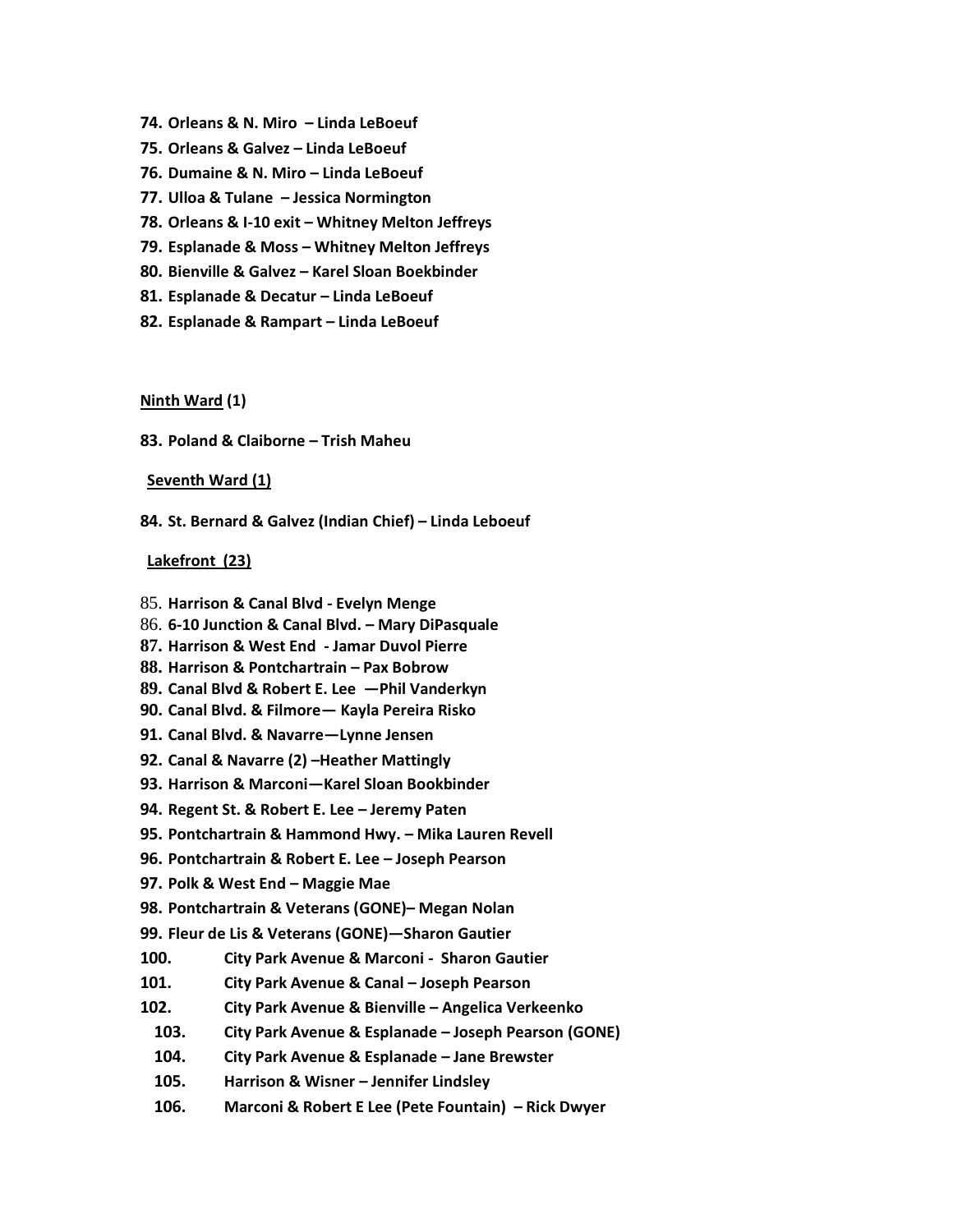**107. City Park & Canal –Heather Mattingly 108. St. Bernard & Allen Toussaint –Rebecca Madura**

## **Gentilly (31)**

| 109. | Gentilly Boulevard & Franklin - Joseph Stewart           |
|------|----------------------------------------------------------|
| 110. | Gentilly Boulevard & Elysian Fields - Jessica Normington |
| 111. | Elysian Fields & Mirabeau - Jessica Norminton            |
| 112. | Robert E. Lee & Elysian Fields - Jennifer Lindsley       |
| 113. | Elysian Fields & Filmore - Jessica Normington            |
| 114. | Elysian Fields & Leon C. Simon - Jennifer Lindsley       |
| 115. | Leon C. Simon & St. Anthony - Anthonyka Ferdinand        |
| 116. | Leon C. Simon & Waldo-Linda Leboeuf                      |
| 117. | Leon C. Simon & Franklin-Jesse Lee                       |
| 118. | Elysian Fields & Robert E. Lee -Jennifer Lindsley        |
| 119. | Elysian Fields & Prentiss -Jennifer Lindsley             |
| 120. | Franklin & 610 junction-Jessica Normington               |
| 121. | Franklin & Robert E. Lee-Jessica Normington              |
| 122. | Paris & Mirabeau - Linda Leboeuf                         |
| 123. | Mirabeau & Paris REDONE - Linda Leboeuf                  |
| 124. | Paris & Filmore -Jennifer Lindsley                       |
| 125. | Mirabeau & St. Anthony - Heather Mattingly               |
| 126. | Norman Mayer & Gentilly Blvd. - Linda Leboeuf            |
| 127. | Gentilly Blvd. & Dillard -Linda Leboeuf                  |
| 128. | Paris & Gentilly - Amy Sechooler                         |
| 129. | Paris & Filmore -Jennifer Lindsley                       |
| 130. | <b>Gentilly &amp; Broad -Linda Leboeuf</b>               |
| 131. | I-610 & Franklin - Jessica Normington                    |
| 132. | Mirabeau & Franklin -Linda Leboeuf/Phil Vanderkyn        |
| 133. | Lafaye & Gentilly - Juan Pablo Calle                     |
| 134. | Leon C Simon @ CVS shopping center -Linda Leboeuf        |
| 135. | Gentilly & Providence - Alexandria Cmaylo                |
| 136. | Press & Gentilly - Madi Hannan                           |
| 137. | Leon C Simon & St. Anthony - Linda Leboeuf               |
| 138. | Gentilly & Frenchman - Linda Leboeuf                     |
|      |                                                          |

**139. Gentilly & Louisa —Linda Leboeuf**

# **Garden District (4)**

**140. Felicity & Camp —Rick Dwyer**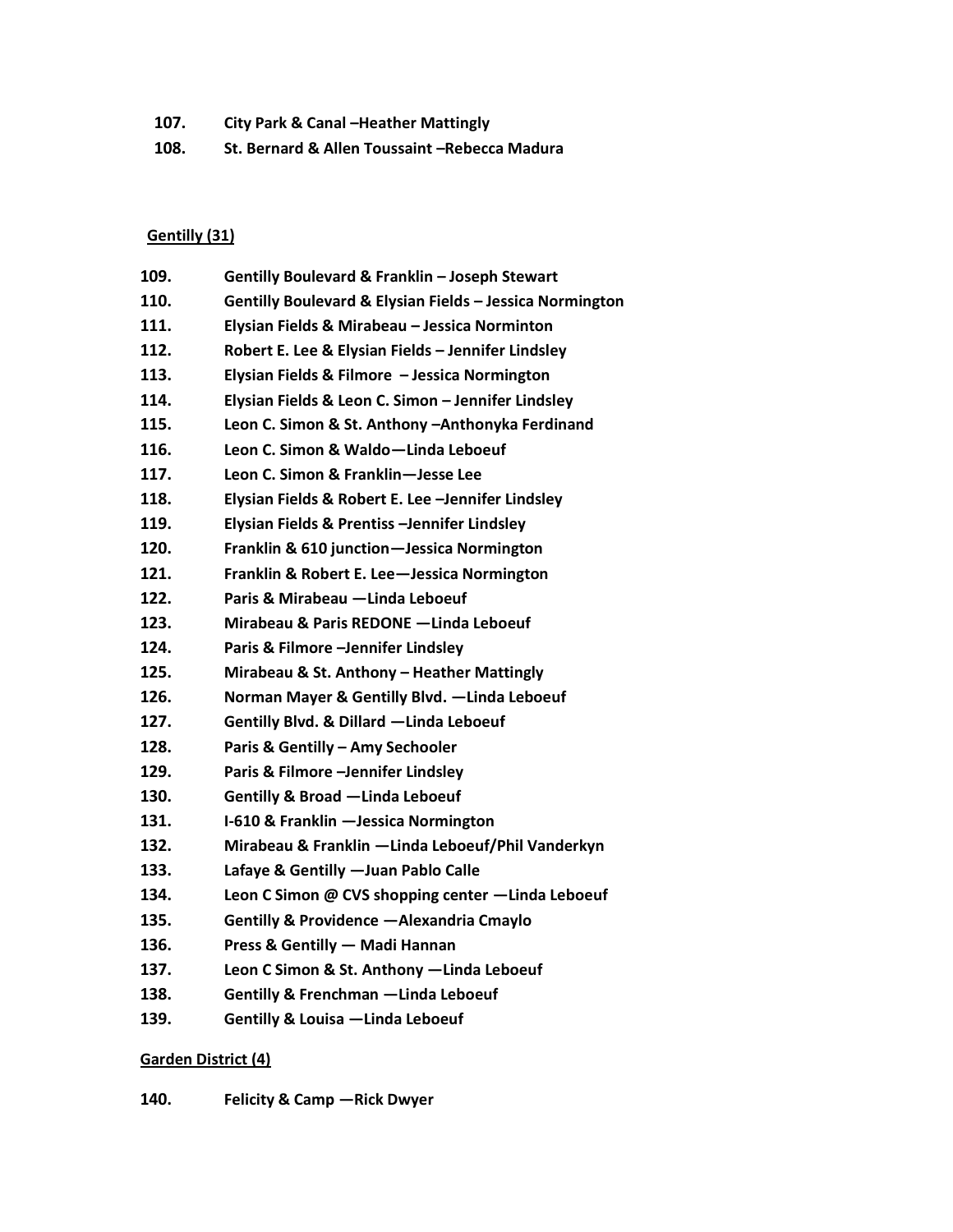- **141. Camp & Race —Linda Leboeuf**
- **142. Magazine & Sophie Wright —Linda Leboeuf**
- **143. Jackson & Carondelet —Rick Dwyer**

## **Uptown (33)**

| 144. | Fontainebleau & Nashville - Anthonyka Ferdinand          |
|------|----------------------------------------------------------|
| 145. | Magazine & Melpomene - Karel Sloan Boekbinder            |
| 146. | Freret & Nashville - Angelica Verkeenko                  |
| 147. | Freret & State - Joseph Pearson                          |
| 148. | Freret & Calhoun - Max Cron                              |
| 149. | <b>Freret &amp; McAlister - Robin Daning</b>             |
| 150. | Willow & McAlister - Tulane Students                     |
| 151. | <b>Walmsley &amp; Carrollton - Robin Daning</b>          |
| 152. | Claiborne & Napoleon (gone) - Angelica Verkeenko         |
| 153. | Replaced Claiborne & Napoleon -Heather Mattingly         |
| 154. | Claiborne & Louisiana - Angelica Verkeenko               |
| 155. | Claiborne & Toledano - Angelica Verkeenko                |
| 156. | Claiborne & Toledano (replaced) -Rick Dwyer              |
| 157. | Claiborne & Washington - Angelica Verkeenko              |
| 158. | Replaced Claiborne & Washington - Karel Sloan Boekbinder |
| 159. | Claiborne & Martin Luther King - Joseph Pearson          |
| 160. | Claiborne & Jackson - Brent Rich                         |
| 161. | Washington & Broad - Angelica Verkeenko                  |
| 162. | Washington & Jeff Davis - Angelica Verkeenko             |
| 163. | Magazine & Henry Clay-Kady Perry                         |
| 164. | Tchoupitoulas & Napoleon-Kady Perry                      |
| 165. | Magazine & Nashville-Angelica Verkeenko (GONE)           |
| 166. | <b>Magazine &amp; Nashville-Chelsey Monroe</b>           |
| 167. | Tchoupitalous & Nashville-Angelica Verkeenko             |
| 168. | Napoleon & Clara - Robin Daning                          |
| 169. | Napoleon & Freret - Robin Daning                         |
| 170. | Napoleon & Magnolia - Juan Calle                         |
| 171. | Napoleon & St. Charles-Trish Maheu                       |
| 172. | Jefferson & Freret - Robin Daning                        |
| 173. | Magazine & Washington -Linda Leboeuf                     |
| 174. | Napoleon & Magazine - Juan Calle                         |
| 175. | Prytania & Napoleon - Rebecca Madura                     |
| 176. | Magazine & Jefferson -John McKendrick                    |
| 177. | Oak & Carrollton (done twice)- Juan Calle                |
| 178. | Leonidas & Claiborne - Juan Calle                        |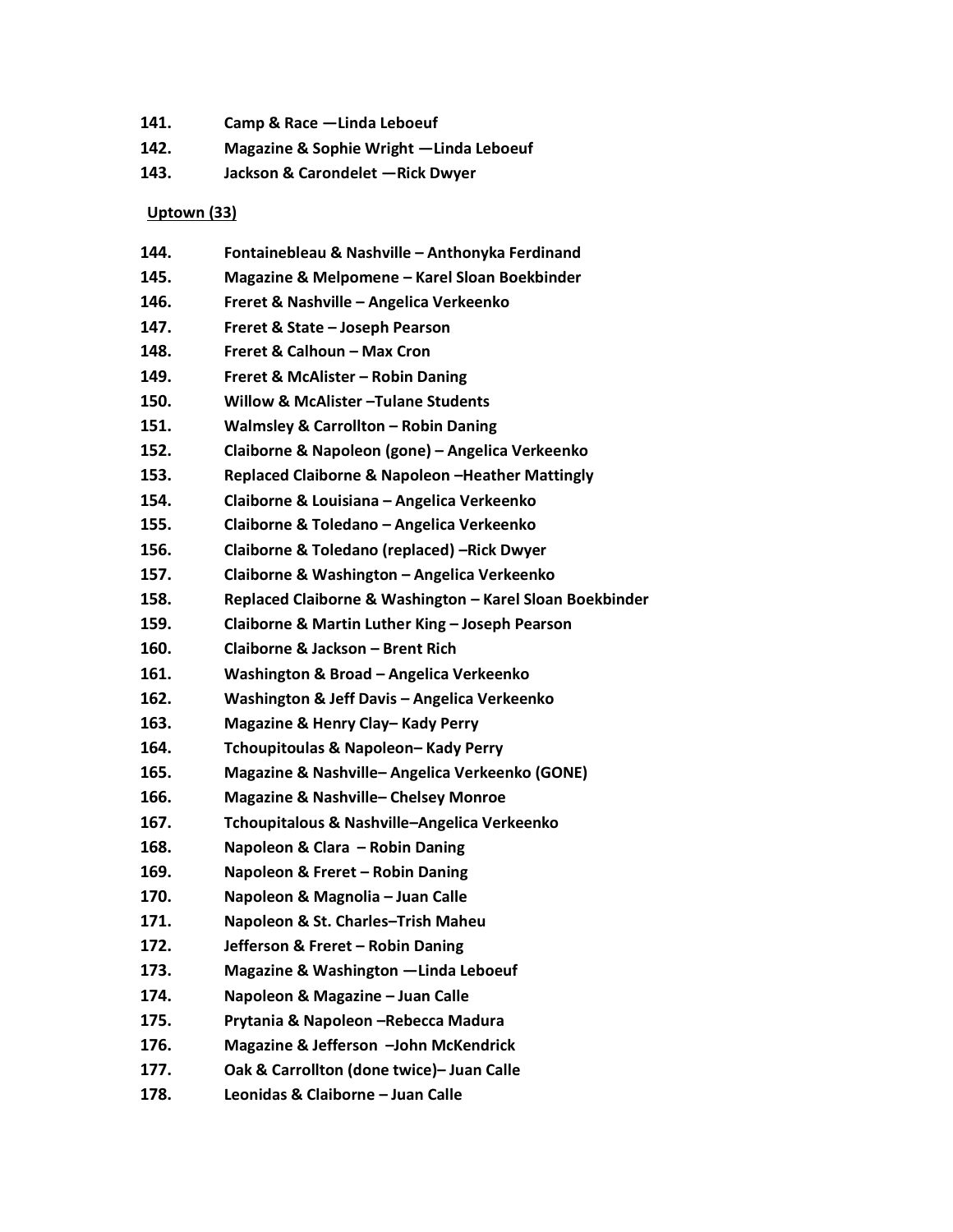- **179. Louisiana & Magnolia –Juan Calle**
- **180. Louisiana & Freret –Heather Mattingly**
- **181. Claiborne & Toledano –Rick Dwyer**
- **182. Lasalle & Louisiana—Sharika Mahdi**
- **183. Louisiana & St. Charles –Rebecca Madura**
- **184. Louisiana & Carondelet —Linda Leboeuf**
- **185. Louisiana & Baronne —Linda Leboeuf**
- **186. Louisiana & Danneel --- Karel Sloan Boekbinder**
- **187. Prytania & Melpomene —Linda Leboeuf**
- **188. Melpomene & St. Charles —Jen Hannon**
- **189. Felicity & Prytania —Linda Leboeuf**
- **190. Chestnut & Nashville – Karel Sloan Boekbinder**

#### **Metairie (30)**

| 191. | Severn & 17 <sup>th</sup> Street - Jessica Normington          |
|------|----------------------------------------------------------------|
| 192. | West Esplanade & Oaklawn - Heather Mattingly                   |
| 193. | Lake Avenue & West Esplanade - Michelle Martinez               |
| 194. | Lake Avenue & Veterans - Kelley Turan                          |
| 195. | Bonnabel & West Esplanade - Juan Calle                         |
| 196. | <b>Bonnabel &amp; Veterans - Michelle Martinez</b>             |
| 197. | Veterans & Clearview - Linda Leboeuf                           |
| 198. | Aurora & Veterans - Heather Mattingly                          |
| 199. | Veterans & Martin Behrman - Karel Sloan Boekbinder             |
| 200. | West Esplanade & Ridgelake - Kelley Turan                      |
| 201. | Causeway & $6th$ St. - Linda Leboeuf                           |
| 202. | Veterans & Macy's - Jessica Normington                         |
| 203. | Elmeer & Veterans - Jennifer Lindsley                          |
| 204. | Veterans & Causeway - Juan Calle                               |
| 205. | Brown & West Bank Expressway - Juan Calle                      |
| 206. | Lapallco & Manhattan - Pandora Davis                           |
| 207. | West Metairie & Transcontinental - Jane Brewster               |
| 208. | Causeway & West Esplanade - Linda Leboeuf                      |
| 209. | Manhattan @ Walmart - Chelsea Monroe                           |
| 210. | Manhattan @ AMC-Amber Hepting                                  |
| 211. | Manhattan & Ames - Dapper Bruce Lafitte/Karel Sloan Boekbinder |
| 212. | Homestead & West Esplanade - Pandora Davis                     |
| 213. | Transcontinental & West Esplanade - Michelle Martinez          |
| 214. | Kawanee & Trancontinental - Michelle Martinez                  |
| 215. | Cleary & West Napoleon - Brittany DiNunzio                     |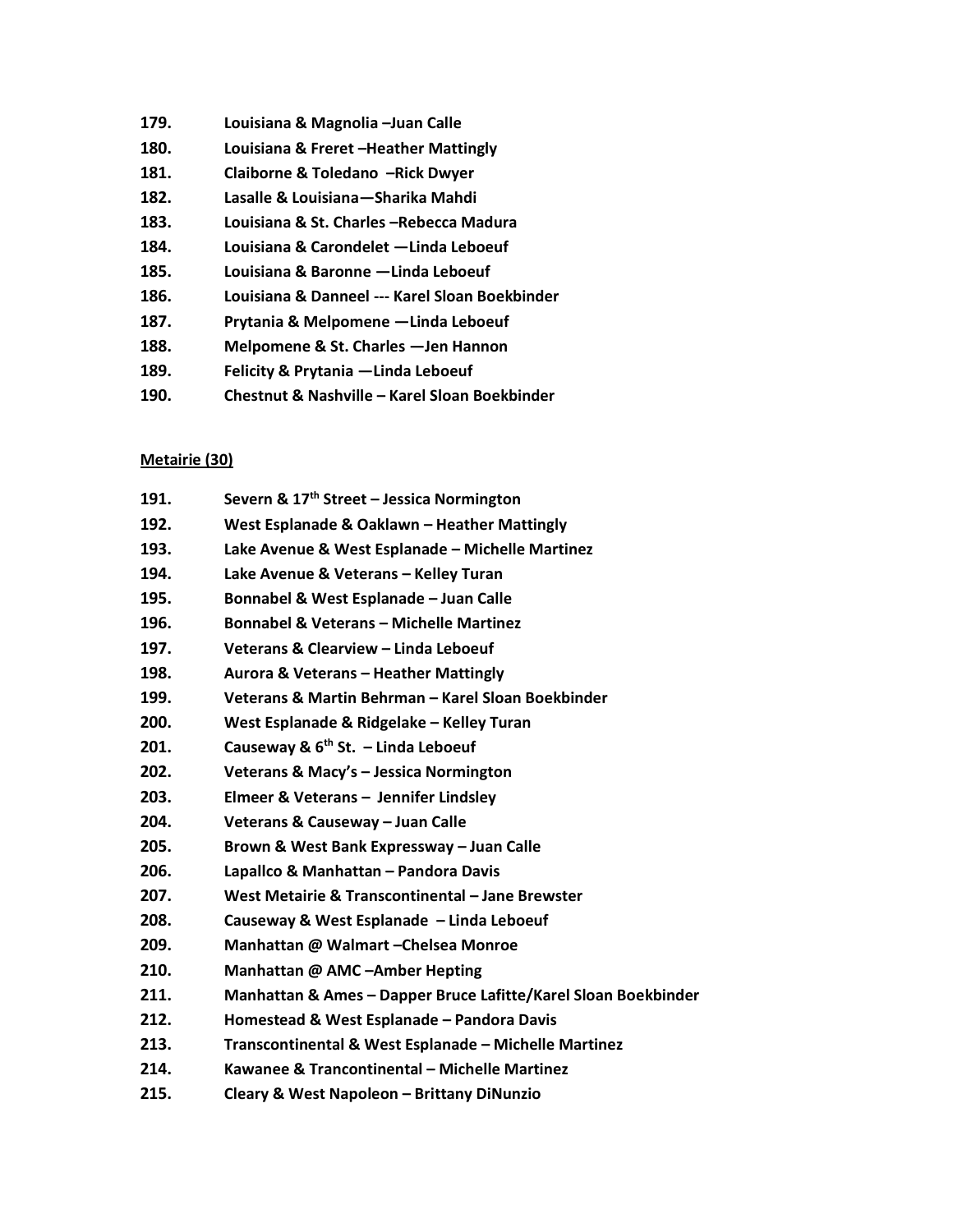- **216. Edenborn & Veterans – Michelle Martinez**
- **217. Lapalco & Woodmere – Juan Calle**
- **218. Lapalco & Betty – Juan Calle**
- **219. West Esplanade @ Hospital – Madi Hannan**
- **220. Veterans & Martin Berhman – Jennifer Lindsley**
- **221. Kawanee & Clearview – Madi Hannan**
- **222. Metairie Road & Bonnabel – Madi Hannan**
- **223. Metairie Road & I-10 – Jessica Normington**
- **224. West Metairie & Clearview—Jane Brewster**
- **225. Causeway & Veterans—Alexandria Cmaylo**
- **226. West Esplanade & Richland—Rick Dwyer**

## **Terry Town (8)**

- **227. Terry Parkway & Oakwood – Linda Leboeuf**
- **228. Terry Parkway & Holmes – Karel Boekbinder**
- **229. Terry Parkway & Stumpf –Jessica Normington**
- **230. Stumpf & Whitney – Linda Leboeuf**
- **231. Terry Pkwy & Carol Sue – Carrie Ducote**
- **232. Wall & Mt. Laurel – Madi Hannan**
- **233. Carol Sue & Whitney – Karel Sloan Boekbinder**
- **234. Wall & Harvey – Madi Hannan**

## **River Ridge (2)**

- **235. Hickory & Sauve –Jessica Normington**
- **236. Jefferson Hwy & Sauve—Juan Pablo Calle**

# **Algiers (15)**

- **237. General DeGaulle & Shirley – Jessica Normington**
- **238. Kabel & MacArthur – Jamar Duvol Pierre**
- **239. West Bend/Garden Oaks & General DeGaulle – Charles Gillam**
- **240. General Meyer & Shirley – Jessica Normington**
- **241. General DeGaulle & Lennox – Karel Sloan Boekbinder**
- **242. Holiday right off Gen de Gaulle in front of Rouse's – Cary Songy**
- **243. Tullis & Behrman– Cary Songy**
- **244. Odeon & General Meyer – Cary Songy**
- **245. Newton/Whitney & LB Landry – Cary Songy**
- **246. General DeGaulle & Woodland – Karel Sloan Boekbinder**
- **247. General DeGaulle & Behrman – Cary Songy**